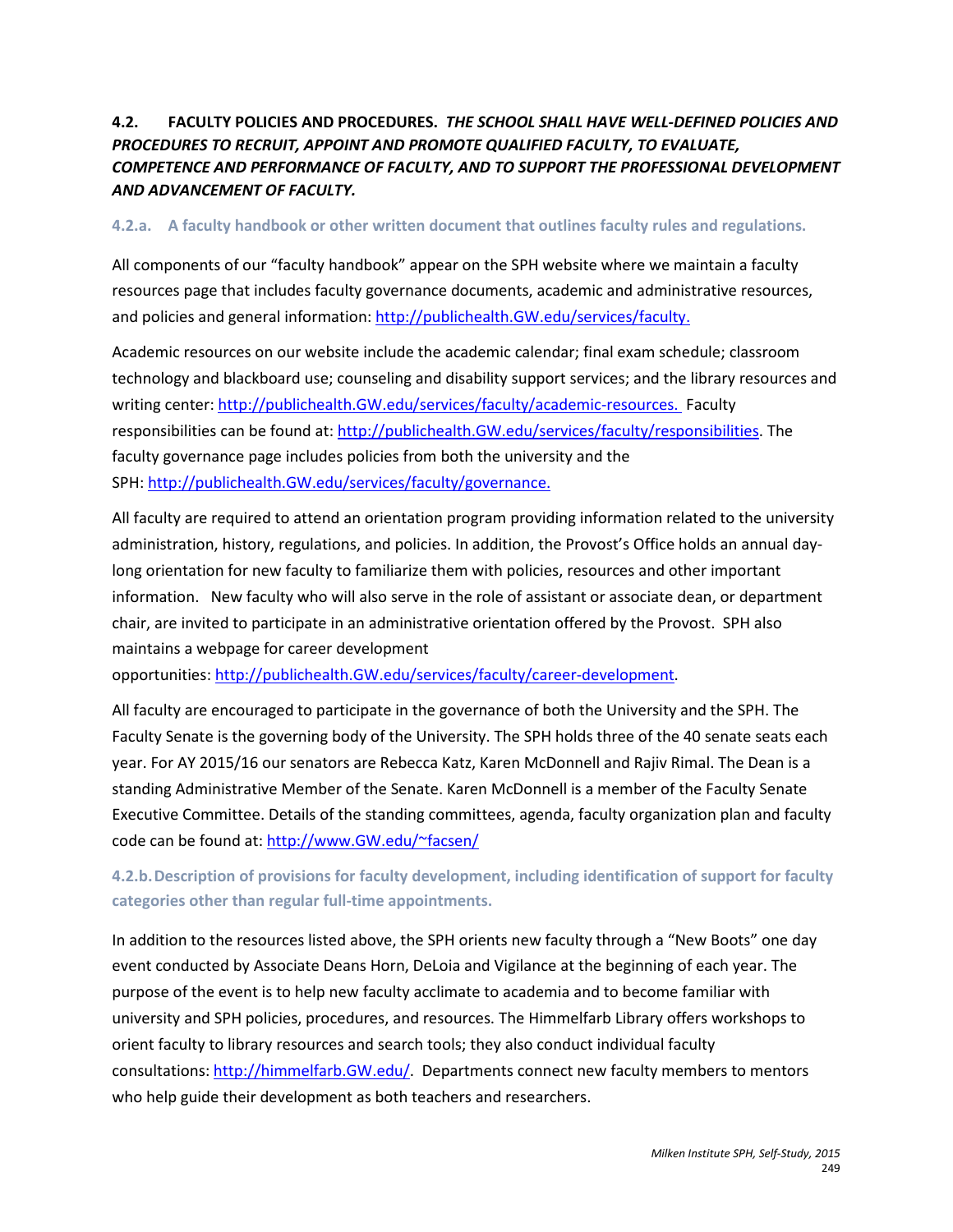Opportunities for faculty development involving research are offered through the Office of the Vice President for Research (OVPR) for all those interested in developing research programs. Training materials are available online and through regular workshops[: http://research.GW.edu/about.](http://research.gwu.edu/about) In addition, under the direction of Dean Horn, the SPH has developed a robust program for faculty research advancement (See Criteria 3.61.a).

The University Teaching and Learning Center (TLC) offers both individualized support and group workshops. Private consultation is available for course planning, as well as help with production of an online or hybrid course: [http://tlc.provost.GW.edu/teaching-guide.](http://tlc.provost.gwu.edu/teaching-guide) Attendance of any workshop through the TLC is acknowledged in the annual faculty review process. The services of the TLC are available and encouraged for all faculty. Online instructors receive considerable training on the learning management system, as well as attending weekly meetings for individual course faculty. SPH hired a full time Director of Online Learning to assist faculty with both course development and on incorporating technology into classroom development and learning assessment. The Director of Online Learning is available to consult with *all* faculty, not just online faculty. Most departments provide faculty mentorship, in the form of co-teaching a course and/or peer evaluation, for new educators.

## **4.2.c. Description of formal procedures for evaluating faculty competence and performance.**

## **New Faculty Hires**

All full-time faculty at the rank of associate professor and professor (non-tenure as well as tenureaccruing) must be approved at both the department and school level through the respective APT committees prior to being approved by the Dean and recommended to the Provost. The Provost makes faculty appointments. The Board of Trustees grants tenure upon recommendation by the Provost. Search committees are convened based on the Faculty Code as well as department and school bylaws. This ensures those who serve in this capacity are able to assess the qualifications of all new faculty appointees. Departments are encouraged to form a diverse search committee and to write a position announcement that will attract a broad and diverse pool of applicants. Each search committee is required to appoint one voting member to serve as the diversity advocate. This person serves as a resource and champion for a fair and inclusive search process, helps to promote consistency in the application of procedures, raises awareness about guarding against unconscious and unintentional bias and encourages diversity in the group of candidates recommended to the dean for interviews. Training and support of diversity advocates is a shared responsibility between the Office of Diversity and Inclusion and the Office of Faculty Recruitment and Personnel Relations. All full-time faculty searches must be advertised for a minimum of 30 days prior to application reviews. This University policy helps to ensure a qualified applicant pool. All full-time faculty hires must go through a background check prior to final appointment. While hiring methods vary somewhat, candidates are generally required to present a departmental seminar and sometimes guest lecture in a course for which they may be expected to be the lead instructor. Departmental faculty who attend the seminar are invited to evaluate the candidates.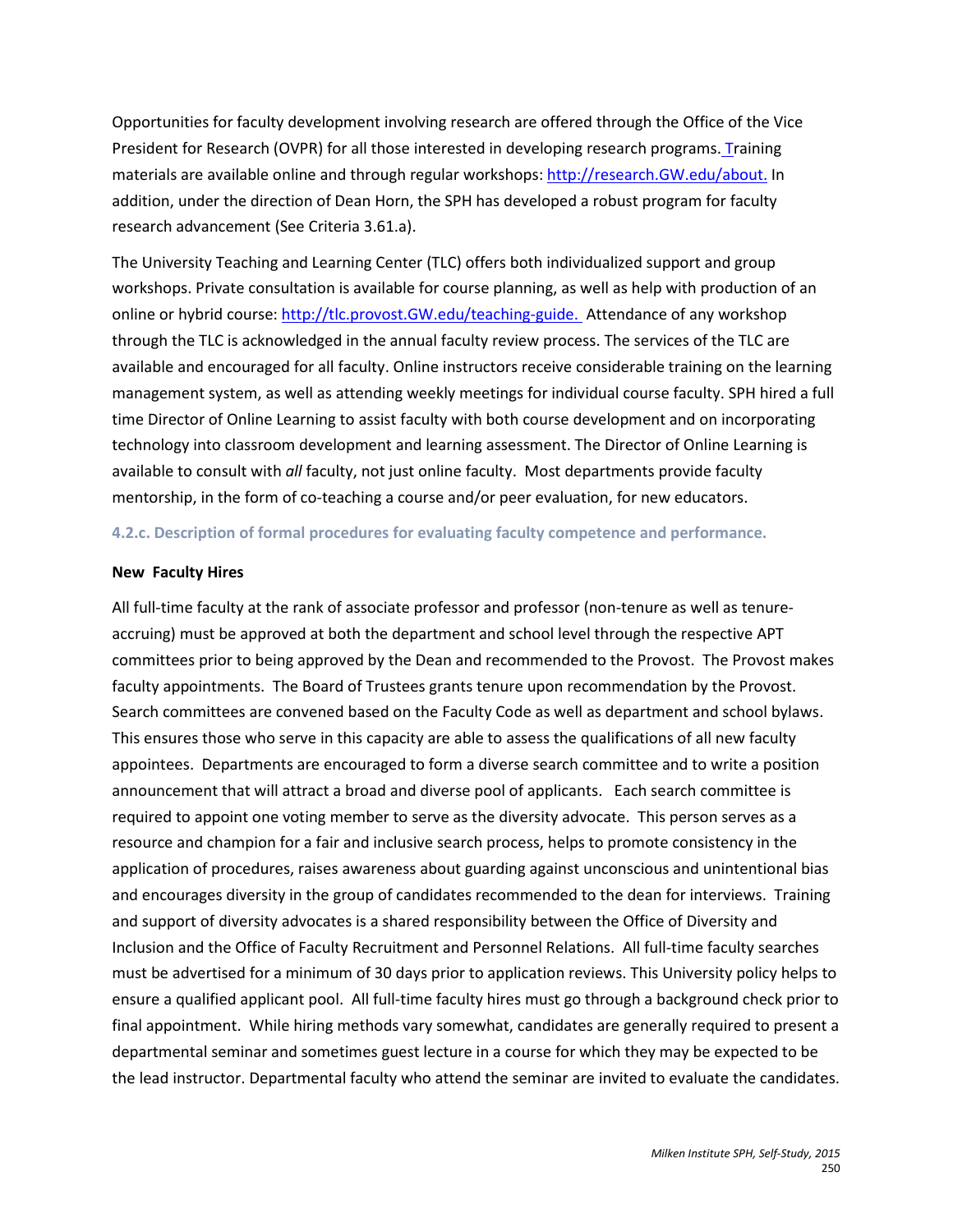#### **Annual Review**

Each year every full-time regular, research or special service faculty member participates in an annual review process. The review includes a comprehensive self-assessment, an assessment by the department chair, and a review by the Dean. Research productivity, course evaluations, public health practice and service are reviewed and discussed. Goals for the upcoming year are mutually developed and used in the following year's assessment as a measure of productivity. The Chair reviews these reports with the Dean. Individual faculty's needs for mentoring, additional training and other types of support are identified and a plan is put into place.

For faculty in the tenure track, a midpoint evaluation is strongly recommended. This evaluation consists of the faculty member preparing his/her dossier (or an abbreviated version depending on the department guidelines) for review by three or more senior members of the departmental APT committee. A written report is provided to the department chair who then meets with the tenure track faculty to discuss the faculty member's progress towards tenure and to offer guidance as needed to help ensure a successful tenure review. Additional faculty development and mentoring to strengthen any identified weaknesses are arranged at this time.

# **4.2.d.Description of the processes used for student course evaluation and evaluation of instructional effectiveness.**

Outstanding performance in teaching is valued at all levels in the School. In most departments, the faculty recruitment process requires candidates to not only present a seminar but also have their performance in the classroom observed by the departmental search committee to identify candidates who are effective educators.

#### **Course Evaluations**

Students are asked to complete online course evaluations at the end of each term. These evaluations are reviewed by department Chairs and/or Vice-Chairs, the Associate Dean for Academic Affairs and the Dean. Faculty who receive below-average evaluations are informed and coached. This coaching can be with the TLC staff, the Director of Online Education, the Chair, or the Associate Dean. In rare cases where a faculty member repeatedly scores below average, even after coaching and mentoring, we can remove the faculty member from being a lead course instructor.

For the online program, we use student surveys to collect course evaluation data throughout the term. If we learn that a synchronous session leader is struggling, we can review session recordings and offer immediate intervention. Synchronous session leaders who do not improve after coaching are not invited back.

For residential classes we use the university system. Prior to 2013, the School used the School of Medicine and Health Sciences course evaluation program. This evaluation came in the form of a PDF,